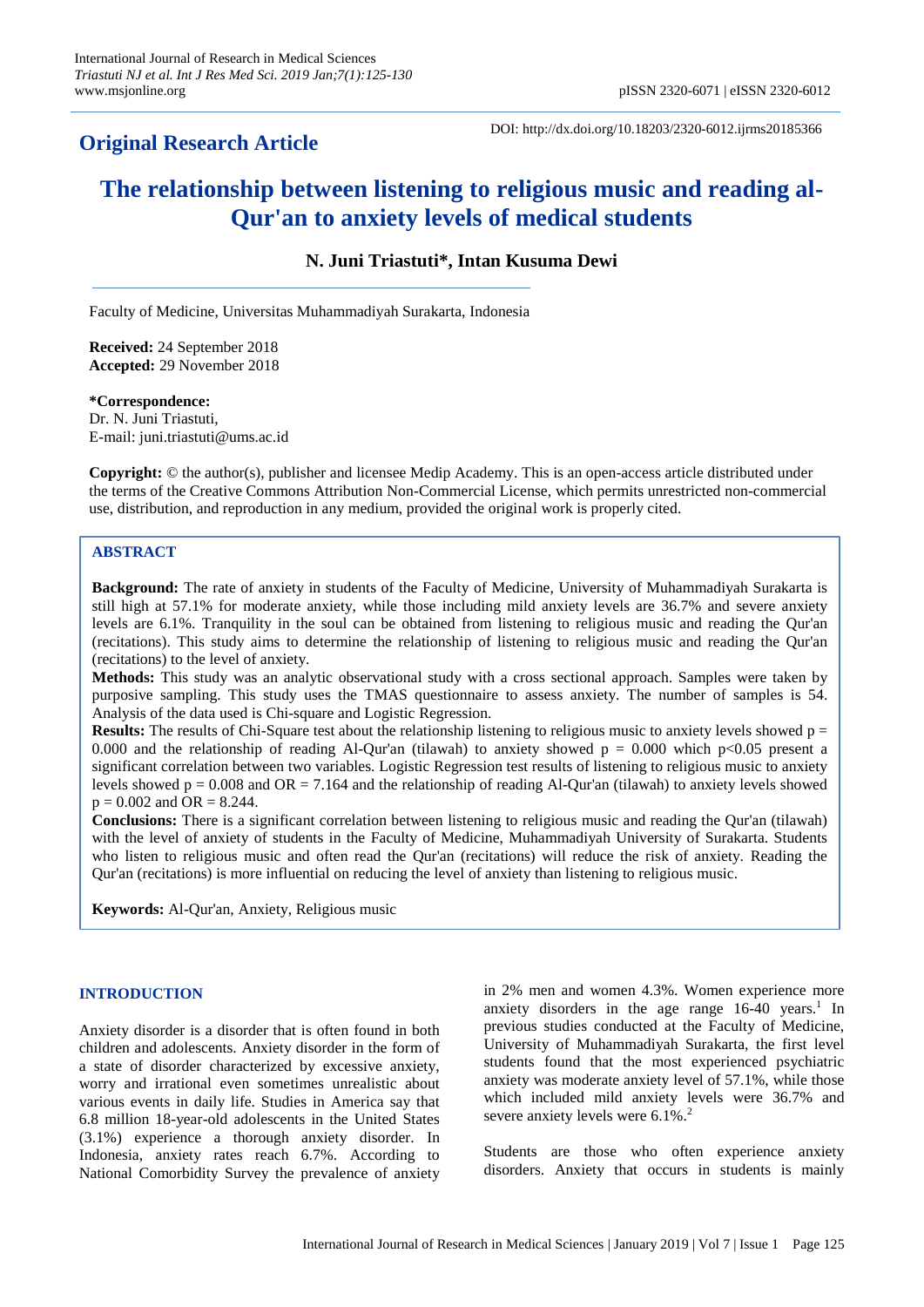caused by three main problems related to academic problems, namely the amount of material that must be learned, the limited time to repeat lessons, and exams.

During examination, students tend to feel the time they have is very limited to achieving their target.

Reading and listening to the Qur'an is a remedy for various diseases suffered by humans. <sup>3</sup> Listening to the Qur'an can provide peace in the soul for its listeners, so that it can provide a relaxing effect and anxiety becomes reduced as explained in the Qur'an which means" Those who believe, their hearts become calm by remembering Allah. Know that by remembering Allah the heart is at ease "(QS Ar-Ra'd: 28).<sup>4</sup>

Various types of music can be used for anxiety therapy, not just classical music, provided that the music used has a beat of 70-80 times per minute which is in accordance with the rhythm of the human heart, so as to provide excellent therapeutic effects on health. <sup>5</sup> Music can be used to reduce anxiety levels. <sup>6</sup> Music can make brain waves slow down and balance, music can affect breathing, heart rate, pulse, blood pressure, muscle tension, improve body movement and coordination, music also affects body temperature, stress-related hormones can be regulated by music, and the immune system can also be enhanced by music.<sup>7</sup>

Based on the description above, the authors are interested in examining whether there is a relationship between listening to religious music and reading the Qur'an (recitations) on the level of anxiety in students at the Faculty of Medicine, Muhammadiyah University of Surakarta.

## **METHODS**

This study is an analytic observational study with a cross sectional approach, namely the cause and effect variables in the research object measured at the same time. <sup>23</sup> The subjects of this study were students of the Faculty of Medicine, Muhammadiyah University of Surakarta. The sample size obtained was 59 students. Listening to religious music is measured by using a questionnaire containing questions whether in the past week respondents have listened to religious music or not.

Reading Al-Qur'an (recitations) is measured using a questionnaire containing questions that relate to reading Al-Qur'an (recitations) whose calculations is the result of multiplication between frequency x duration. The values included in the category are low if  $\leq 20$  and high category  $>20$ .

The level of anxiety is measured using the TMAS/Taylor questionnaire. Manifest Anxiety Scale is used to measure anxiety levels consisting of 50 question items with the right or wrong choice. The answer indicates the level of anxiety and will be known by the sum of 0-50. Higher

scores indicate higher anxiety.<sup>8</sup> TMAS  $\geq$ 21 and not anxious if TMAS score <21. TMAS has a high degree of validity but is also influenced by honesty and accuracy of respondents in filling it.<sup>9</sup>

In this study to determine the characteristics of respondents will be carried out univariate descriptive analysis test. Then to find out the relationship between two variables will use the Chi square bivariate analysis test. From the Chi square results obtained a variable with a value of  $p<0.25$ , then these variables are considered to be eligible for the test of logistic regression analysis. Multivariate analysis using logistic regression test was conducted to determine the extent to which the influence of each independent variable affects dependent.

## **RESULTS**

This research work on the relationship of listening to religious music and reading the Qur'an (recitations) on the level of anxiety in students of the Faculty of Medicine, Muhammadiyah University of Surakarta obtained subjects as many as 59 subjects from the subject have been adjusted to the criteria that have been determined in accordance with the criteria of restrictions. The results are as follows:

#### *Univariate analysis*

Univariate analysis is used to describe the characteristics of the research subject which can be seen from the frequency distribution of each research variable.

## **Table 1: The characteristics of respondent based on gender.**

| <b>Gender</b> | <b>Frequency</b> | <b>Percentage</b> |
|---------------|------------------|-------------------|
| Male          |                  | 15.3%             |
| Female        | 50               | 84.7%             |
| Total         | 59               | 100%              |

Table 1 shows the number of male students as many as 9 students with a percentage of 15.3% and female students as many as 50 students with a percentage of 84.7%.

## **Table 2: The characteristics of respondent based on listening religious music.**

| <b>Categories</b>                | <b>Frequency</b> | <b>Percentage</b> |
|----------------------------------|------------------|-------------------|
| Listening religious music        | 39               | 66.1%             |
| Not listening religious<br>music | 20               | 34.9%             |
| Total                            | 59               | 100%              |

Based on Table 2 shows the number of students who do not listen to religious music as many as 20 students with a percentage of 34.9% and students who listen to religious music as many as 39 students with a percentage of 66.1%.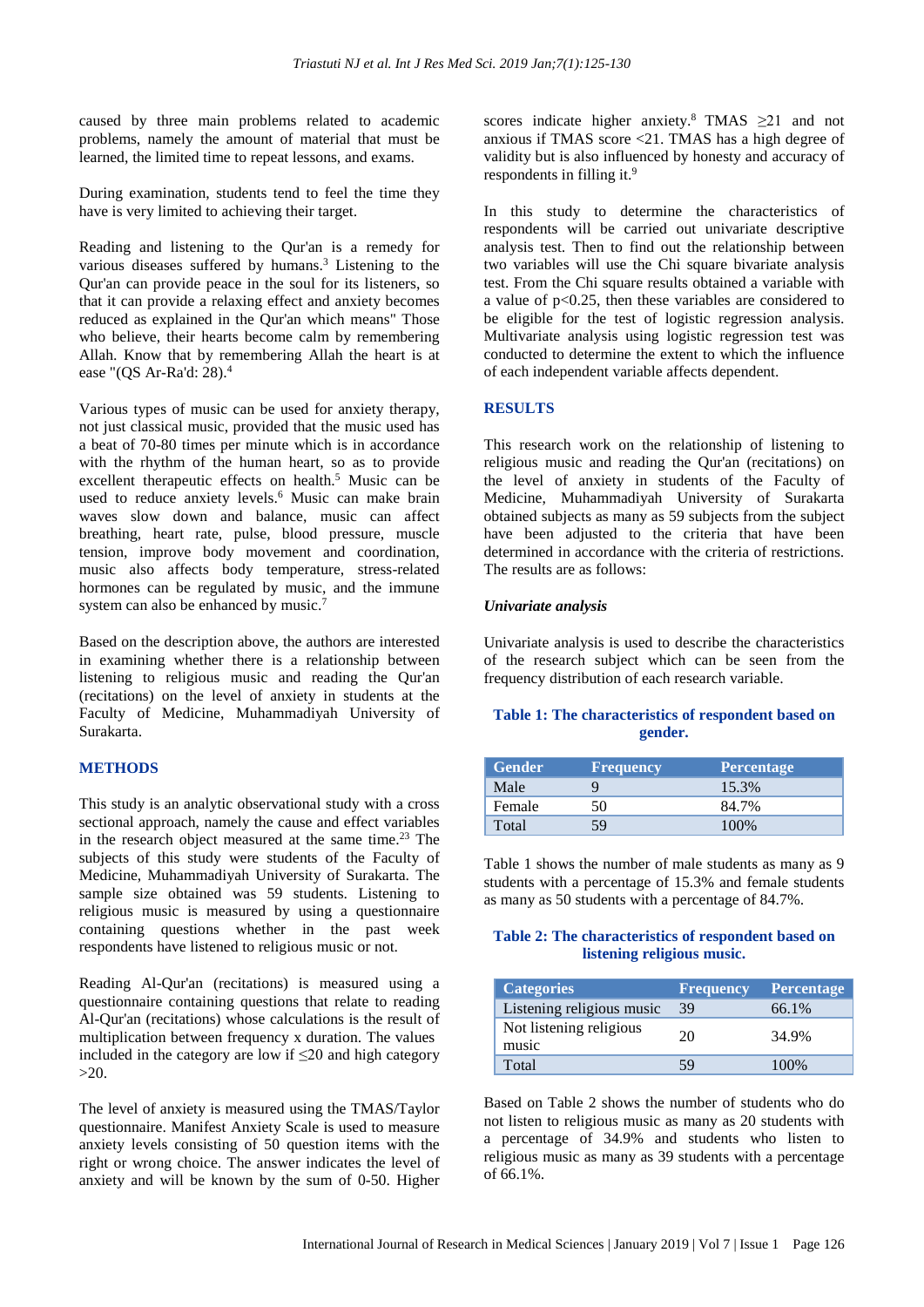### **Table 3: The characteristics of respondent based on reading Al-Qur'an (tilawah).**

| <b>Categories</b> | <b>Frequency</b> | <b>Percentage</b> |
|-------------------|------------------|-------------------|
| High              |                  | 54.2%             |
| Low               |                  | 45.8%             |
| Total             | 59               | 100%              |

Based on Table 3 shows students who read the Qur'an (recitations) >20minutes in one week amounted to 32 students with a percentage of 54.2% and students who read the Qur'an (recitations) ≤20minutes in one week numbered 27 students with a percentage of 45.8%.

#### **Table 4: The characteristics of respondent based on TMAS/ Taylor manifest anxiety scale score.**

| <b>Categories</b> | <b>Frequency</b> | <b>Percentage</b> |
|-------------------|------------------|-------------------|
| Anxiety           | 26               | 44.1%             |
| Not anxiety       | 33               | 55.9%             |
| Total             | 59               | 100%              |

Based on Table 4 shows the number of students who are not worried as many as 33 students with a percentage of 55.9% and those who experience anxiety as many as 26 students with a percentage of 44.1%.

#### *Bivariate analysis*

Bivariate analysis was used to determine the relationship between the independent variable and the dependent variable analyzed through Chi-Square test.

#### *The relationship between listening religious music and anxiety levels*

The relationship between religious music with anxiety level is said to be meaningful if the value of  $p < 0.05$  and not significant if the p value  $>0.05$ . The results of bivariate analysis between religious music and anxiety levels can be seen in Table 5.

Based on Table 5, it can be seen that students who listen to religious music and experience anxiety as many as 10 students with a percentage of 25.6%, students who listen to religious music and do not experience anxiety as much as 29 students with a percentage of 74.4%, students who do not listen to religious music and experiencing anxiety as many as 16 students with a percentage of 80.0%, and students who did not listen to religious music and did not experience anxiety as much as 4 students with a percentage of 20.0%.

#### **Table 5: The relationship between listening religious music with anxiety level.**

|                               | Anxiety      | <b>Not Anxiety</b> | <b>Total</b> | <b>p</b> value |
|-------------------------------|--------------|--------------------|--------------|----------------|
| Listening religious music     | $10(25.6\%)$ | 29 (74.4%)         | 39 (100%)    |                |
| Not listening religious music | 16 (80.0%)   | $4(20.0\%)$        | 20 (100%)    | 0.000          |
| Total                         | 26 (44.1%)   | 33 (55.9%)         | 59 (100%)    |                |

#### **Table 6: The relationship between reading Al-Qur'an (tilawah) and anxiety level.**

| <b>Categories</b> | Anxietv      | <b>Not anxiety</b> | Total     | <b>p</b> value |
|-------------------|--------------|--------------------|-----------|----------------|
| High              | $6(18.8\%)$  | 26 (81.3%)         | 32 (100%) |                |
| Low               | 20 (74.1%)   | $7(25.9\%)$        | 27 (100%) | 0.000          |
| Total             | $26(44.1\%)$ | 33 (55.9%)         | 59 (100%) |                |

## **Table 7: Regression logistic test on relationship between listening religious music and reading Al-Qur'an with anxiety level.**

|                                    | <b>p</b> value | OR EXP $(B)$ | 95\% C.I. for $EXP(B)$ |        |
|------------------------------------|----------------|--------------|------------------------|--------|
| <b>Variable</b>                    |                |              | Lower                  | Upper  |
| Listening Religious Music          | 0.008          | 7.164        | .684                   | 30.480 |
| Reading Al-Qur'an <i>(tilawah)</i> | 0.002          | 8.244        | 2.168                  | 31.346 |

Based on the Chi-Square test data obtained p value 0.000. The value of  $p$  amount less than  $\langle 0.05 \rangle$  which indicates that the variable listening to religious music has a significant correlation to the level of anxiety in students at the Faculty of Medicine, Muhammadiyah University of Surakarta.

*The relationship between reading the Qur'an (tilawah) and anxiety levels*

Based on Table 6, it can be seen students with high categories in reading Al-Qur'an (recitations) who experience anxiety as much as 6 students with a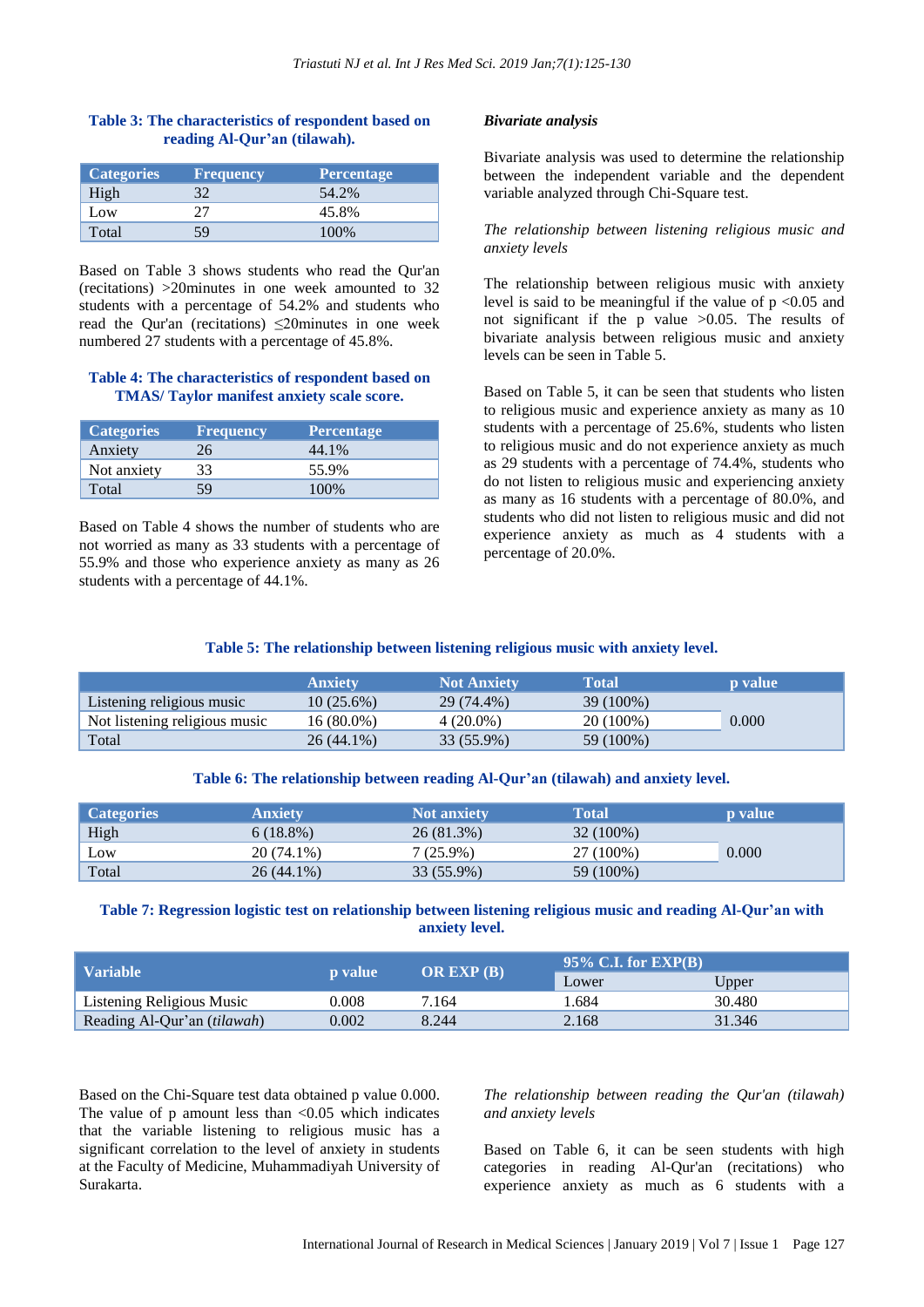percentage of 18.8%, students with high categories in copying the Qur'an (recitations) who did not experience anxiety as many as 26 students with a percentage of 81.3%, students with low categories in reading Al-Qur'an (recitations) who experienced anxiety as many as 20 students with a percentage of 74.1%, and students with low categories in reading the Qur'an (recitations) that do not experience anxiety as many as 7 students with a percentage of 25.9%.

The relationship between religious music with anxiety level is said to be meaningful if the value of  $p \le 0.05$  and not significant if the p value  $>0.05$ . The results of bivariate analysis between religious music with anxiety levels can be seen in Table 7.

Based on the Chi-Square test data obtained p value 0.000. The value of  $p$  less than  $\leq 0.05$  which indicates that the variable reading Al-Qur'an has a significant correlation to the level of anxiety in students at the Faculty of Medicine, Muhammadiyah University, Surakarta.

#### *Multivariate*

Variables that influence the level of anxiety include listening to religious music and reading the Qur'an (recitations), then conducting multivariate analysis using logistic regression and getting results as in Table 7. The results are considered meaningful if the p<0.05 follows.

Based on Table 7, it can clearly be seen that the variable listening to religious music with OR 7.164 means that students who listen to religious music are less at risk of experiencing anxiety as much as 7.164 times compared to students who do not listen to religious music. The table above also shows the more often in reading Al-Qur'an (tilawah) the more a person is not at risk of experiencing anxiety as much as 8.244 times compared to students who do not or rarely read Al-Qur'an (tilawah).

#### **DISCUSSION**

Several references stated that religious music is music that can be used as an entertainment because it can bring the servant closer to the Creator.<sup>10,11</sup> The lyrics are the strength of religious music, because the meaning contained in them is more profound. The lyrics can inspire and provide peace of mind for listeners, so that they have the desire to further strengthen their faith.<sup>5</sup>

The test results in table 6 are data analysis that has been done to answer the hypothesis that has been set. Based on the test results in this study obtained a significance value of  $p = 0.000$  which mean that p value of  $\langle 0.05 \rangle$  indicating that the variable listening to religious music has a significant correlation to the level of anxiety in students of the Faculty of Medicine, Muhammadiyah University of Surakarta so it can be concluded that the hypothesis in the study was proven. The results of this study are in accordance with previous studies with  $p = 0.000$  in elderly research subjects which there was a decrease in anxiety in 21 elderly respondents in the UPT Pasuruan Babat Elderly Social Services Lamongan Regency after giving religious music. 5 In addition, this study is also in accordance with research conducted at the Kurnia Elderly Posyandu and obtained 80.94% of the elderly experienced a decrease in anxiety after listening to religious music. 12

Another resources stated that religious music can reconcile the heart of someone who is anxious, happy, restless, sad and in love moving towards a goal that is intended, namely to achieve something more peaceful, peaceful and even able to add faith , at least remind him.<sup>10,11</sup> Religious music is sometimes a tangible form of one's practice after listening to the Islamic rhythmic music, which does not limit other parties who have different faiths and beliefs to enjoy the rhythm and poetry of Islamic religious music. So, anyone who listens to Islamic religious music will feel calm in his heart, which encourages good deeds according to the lyrics he listens to. 5

The stimulation of music will activate special pathways in some areas of the brain such as the limbic system associated with emotional actions. Activity listening to music can activate the limbic system and make the individual relax. When in a relaxed state will make a decrease in the level of anxiety. In addition, using body music can also be stimulated to produce nitric oxide (NO). NO can reduce anxiety by working on vascular tone. <sup>13</sup> According to Imam al-Ghazali, recitations are reading the Qur'an with a combination of oral, reason and heart. In addition, the field can also be interpreted as full of soul in reading the Qur'an. 14

The test results in table 7 are also data analysis that has been done to answer the hypothesis that has been set. Based on the test results in this study obtained a significance value of  $p = 0.000$  which the value of p <0.05 indicates that the Al-Qur'an reading variable (tilawah) has a significant correlation to the level of anxiety in students of the Faculty of Medicine, Muhammadiyah University of Surakarta so it can be concluded that the hypothesis in the study was proven. The results of the study are in accordance with the previous research p value  $= 0.000$  with the subjects of pregnant women research obtained the results of the intensity of reading the Qur'an effective in reducing anxiety in pregnant women with a contribution of effectiveness of 68.2%. 15

In addition, this study also in accordance with previous research results obtained  $p = 0.000$  by observing 25 respondents who did the pretest and posttest all experienced a decrease in anxiety levels after being given therapy with the Qur'an. 16

Previous research stated that there is a correlation between the intensity of reading the Qur'an with anxiety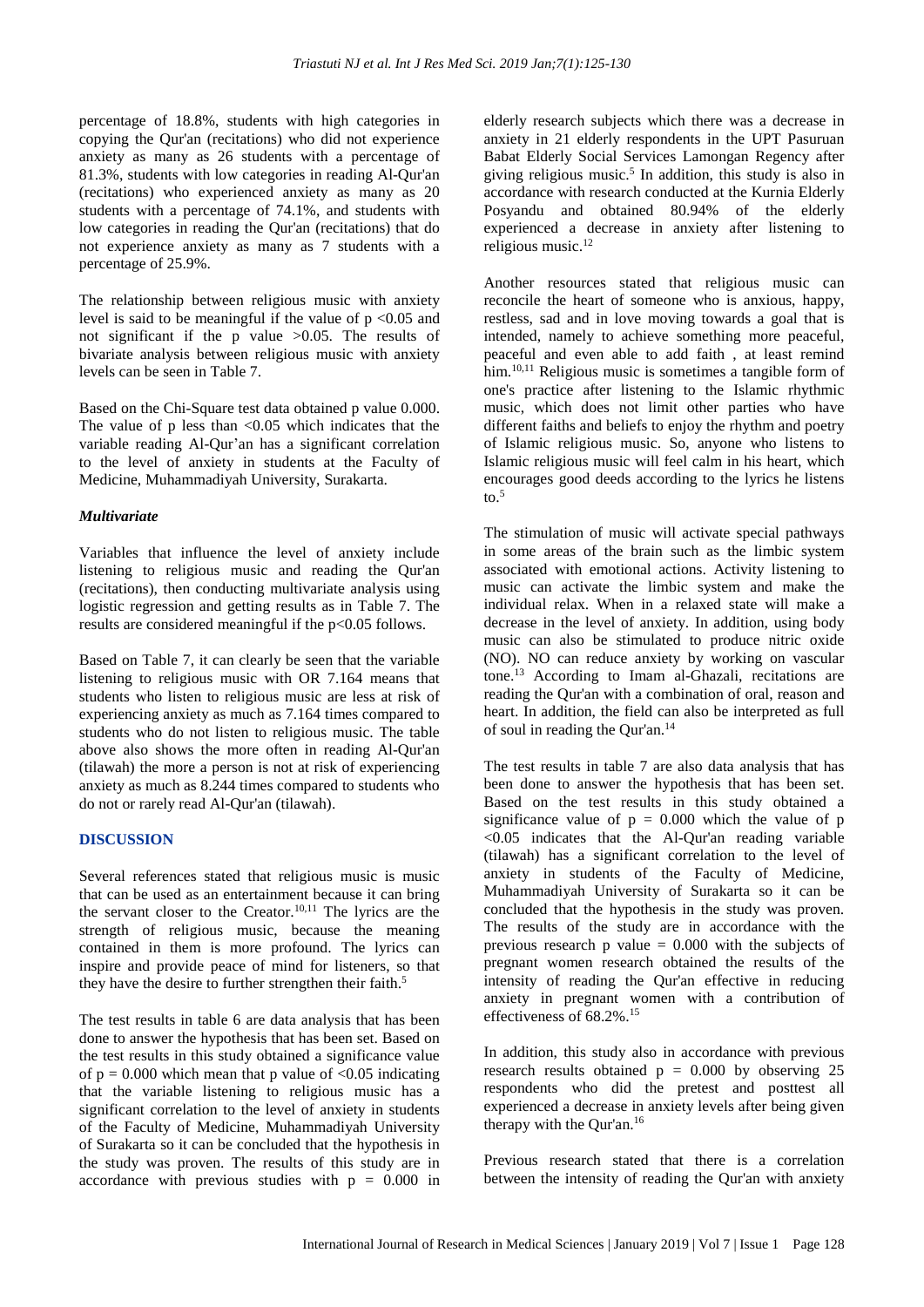because reading the Qur'an can provide peace, by worship can strengthen one's hopes of entering heaven, causing calm and peace. 15

The reading of the Qur'an provides healing effects for the body, mind and feelings. The healing effect comes from the side of meaning and sound that can be a medium of communication and provide peace. The meaning implied in the Qur'an can give enlightenment to the readers and listeners. Besides, reading Al-Qur'an can repeatedly give a relaxing effect on the body. <sup>17</sup> Tempo that is slow and harmonious in reading Al-Qur'an therapy will make the stress hormones decrease and natural endorphins (serotonin) active. This can make the feeling of relaxation increase, decreased fear, anxiety, anxiety and tension, the body's chemical system improves so as to make blood pressure decrease, slowing of breathing, heart rate, pulse and brain wave activity. 18

Anxiety is an unpleasant mood, accompanied by sensations in the body and occurs with uncertain feelings and threats to the future subjectively. Anxiety is a central nervous system alarm system to protect itself from threats and is activated by environmental cues.<sup>19</sup>

Data on anxiety levels in students of the Faculty of Medicine, University of Muhammadiyah Surakarta can be seen in Table 7. The results showed that the percentage of students experiencing anxiety was 44.1% and the percentage of students who did not experience anxiety was 55.9%.

Anxiety that is not handled properly can lead to changes in physical and psychological, so that there can be an increase in work from the sympathetic nerves, increase respiratory frequency, heart rate, blood pressure, cold sweat, feeling like a bowel movement, urinary disorders, and can reduce energy. 20

Allah has said in QS Ar-Ra'd verse 28 which means: " Those believers, their hearts become calm by remembering Allah. Know that by remembering Allah the heart is at ease. Based on the word of God we as servants of God are expected to always remember Him, because by always remembering Allah the soul will be peaceful.<sup>4</sup>

In addition, in QS. At-Thalaaq verse 2-3 which means:" Whoever fear Allah will surely give him a way out (in all the problems he faces), and give him sustenance from an unexpected direction ". Based on the verse it is explained that with remembering of Allah, all problems must have a solution.<sup>4</sup>

The results of this study indicate a significant relationship between listening to religious music with anxiety levels (p value =  $0.008$ , OR = 7.164). Students who listen to religious music are less at risk of experiencing anxiety as much as 7,164 times compared to students who do not listen to religious music. In addition, this study also shows a significant relationship between reading the Our'an with the level of anxiety (p value =  $0.002$ , OR = 8.244). Students who often read Al-Qur'an (tilawah) (>20minutes in a week) are less at risk of experiencing anxiety 8.244 times than students who rarely read Al-Qu'an (tilawah)  $(\leq 20$ minutes in one week. So, from the data shows that the frequency of reading the Qur'an (recitations) has more influence on the level of anxiety than listening to religious music with a difference of 1.08 times.

The results of the above analysis also show  $R^2 = 0.490$  or 49.0% which means that the variables listening to religious music and reading the Qur'an (tilawah) simultaneously in the logistic regression model can explain the anxiety level of 49.0%.

This study is in accordance with previous research with subjects studying patients undergoing coronary angiography in Iran, in that study  $p = 0.006$ , which means that religious music has a significant correlation to anxiety in patients undergoing coronary angiography. 21

This study is in accordance with previous studies with hemodialysis patients in New York, in this study the Qur'anic reading was effective in reducing anxiety in group intervention for one month, decreasing the STAI score (Spielberger's State-Trait Anxiety Inventory) on the baseline of 128.5 (SD = 13.0) to 82.1 (SD = 11.3).<sup>22</sup>

## **CONCLUSION**

Based on the research that has been done, it can be concluded that there is a significant correlation between listening to religious music and reading the Qur'an (tilawah) with the level of anxiety in students of the Faculty of Medicine, Muhammadiyah University of Surakarta. Students who listen to religious music and often read the Qur'an (recitations) will reduce the risk of anxiety. Reading the Qur'an (recitations) is more influential on the level of anxiety than listening to religious music. It is better to conduct further research about listening to religious music and reading the Qur'an (tilawah) with anxiety levels a different and wider population and includes other more complex variables to obtain various conclusions.

*Funding: No funding sources Conflict of interest: None declared Ethical approval: The study was approved by the Institutional Ethics Committee*

## **REFERENCES**

- 1. Subagio V, Wardani ND, Jusup I. Pengaruh Mengunyah Permen Karet Terhadap Tingkat Kecemasan Menghadapi Ujian. Media Medika Muda. 2015;4:1576-85.
- 2. Triastuti NJ. Hubungan Self Directted Learning Readiness dengan Tingkat Kecemasan Mahasiswa